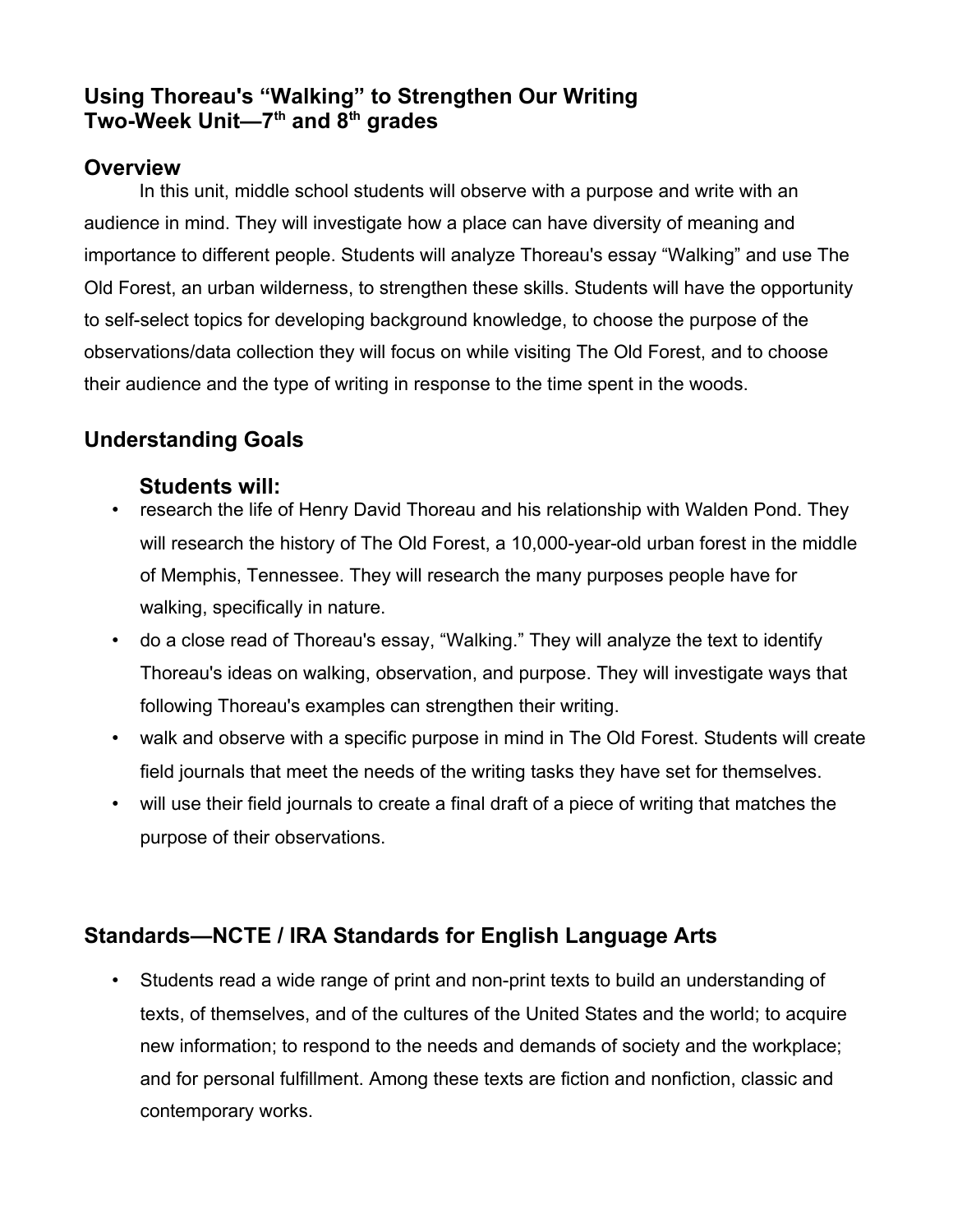- Students read a wide range of literature from many periods in many genres to build an understanding of the many dimensions (e.g., philosophical, ethical, aesthetic) of human experience.
- Students apply a wide range of strategies to comprehend, interpret, evaluate, and appreciate texts. They draw on their prior experience, their interactions with other readers and writers, their knowledge of word meaning and of other texts, their word identification strategies, and their understanding of textual features (e.g., sound-letter correspondence, sentence structure, context, graphics).
- Students adjust their use of spoken, written, and visual language (e.g., conventions, style, vocabulary) to communicate effectively with a variety of audiences and for different purposes.
- Students employ a wide range of strategies as they write and use different writing process elements appropriately to communicate with different audiences for a variety of purposes.
- Students conduct research on issues and interests by generating ideas and questions, and by posing problems. They gather, evaluate, and synthesize data from a variety of sources (e.g., print and non-print texts, artifacts, people) to communicate their discoveries in ways that suit their purpose and audience.
- Students use a variety of technological and information resources (e.g., libraries, databases, computer networks, video) to gather and synthesize information and to create and communicate knowledge.
- Students participate as knowledgeable, reflective, creative, and critical members of a variety of literacy communities.
- Students use spoken, written, and visual language to accomplish their own purposes (e.g., for learning, enjoyment, persuasion, and the exchange of information).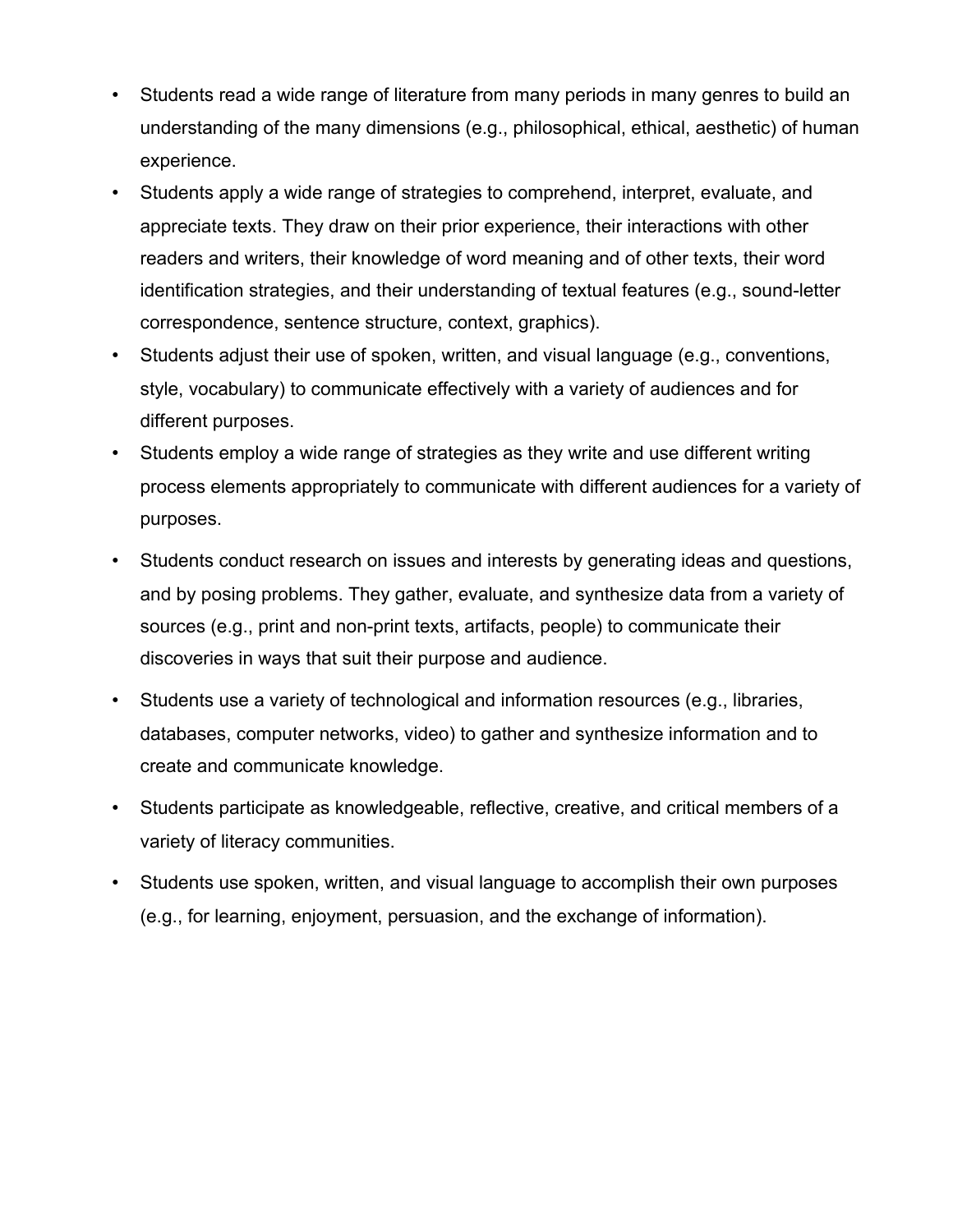# **Preparation**

- Select excerpts from "Walking" and annotate for vocabulary, allusions, and events to give students the background knowledge to infer meaning.
- Select articles and websites for students to use for web quests and research.
- Create Resources Folder on computers for students that includes links to all web quests, websites, research material, and presentation software.
- Create rubrics (teacher and peer) for research groups and presentations.
- Create stations for Brainstorming Circle. Need markers and large chart paper to create one prompt for each station. Prompts for stations: 1) Brainstorm verbs for walking; 2) Brainstorm reasons people write; 3) Brainstorm how you make strong observations; 4) Brainstorm why people spend time outdoors; and 5) Brainstorm different types of jobs or tasks in a wilderness setting that require observation or data collecting skills.
- See-Think-Wonder--Select photographs of natural surroundings of The Old Forest, people making observations or collecting data in a wooded area, and a solitary figure walking in The Old Forest.
- Create introduction PowerPoint.
- Set up research stations on-line and in the classroom for groups to use.
- Create text-dependent questions for "Walking" close read.
- Create resource centers for observation days and writing days: include models of field journals, sketch books, scientific journals for data collection, and the types of writing that students have selected, graphic organizers for pre-writing, checklists for editing and peer editing, and a rubric for the final draft.

## **Lessons and Activities**

## **Lesson One (1 day)**

"Wildness is the preservation of the World." HDT

**Brainstorming Circle**—Divide students into five groups and explain that each group is going to brainstorm at five different stations. Discuss the importance of "piggybacking" and commenting on other students' ideas, especially as they move into the second, third, and fourth rotation. Be prepared to push students to think outside of the box. Have ideas and questions to consider typed out for each station. If you see a group struggling, hand one of the students an idea or question to re-engage the thinking and conversation.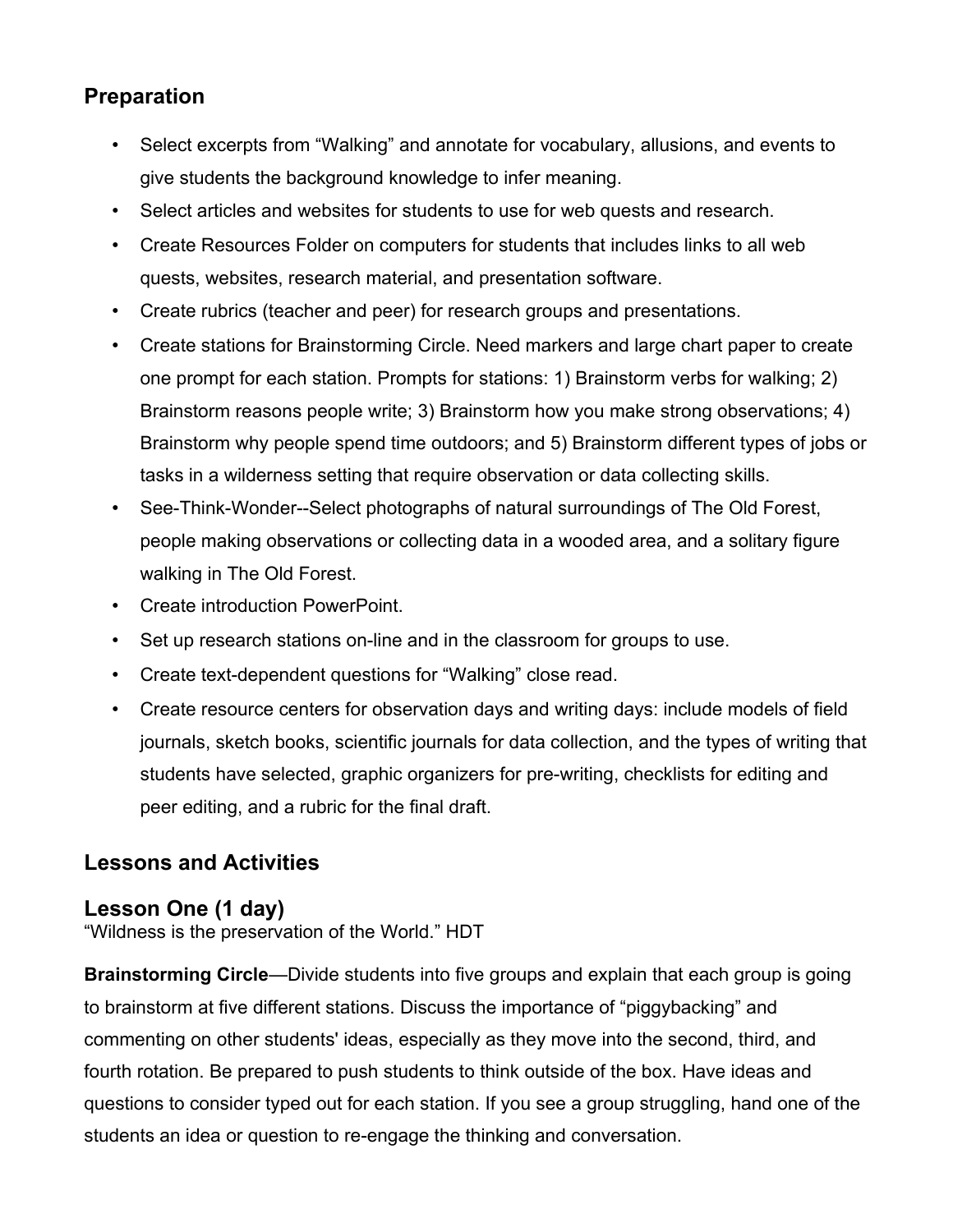After brainstorming at the final station, give students a short time to evaluate the ideas that the class has generated. Then one by one, have the groups lead whole group discussions about their ideas.

**See-Think-Wonder Activity (Visible Thinking Strategy)—**Have students pair up and use their writing journals. Select several photos to project on the screen. For each photograph, have students write I see..., I think..., and I wonder.... Give students silent time to closely observe and write answers in journals. After viewing all photographs, have students do a Think-Pair-Share before opening discussion to whole group.

Wrap-up—Using their writing journals, have students reflect on the following questions: What connections do you see between walking and writing? What connections do you see between observing and writing? What connections do you see between nature, walking, observing, and writing? Encourage students to consider the charts and the discussions and to create venn diagrams if they are struggling to find similarities.

**Lesson Two (3 days—possibly 4 depending on the number of groups to present) Background research and Student Teaching/Presentations** "The walking of which I speak has nothing in it akin to taking exercise, as it is called, as the sick take medicine at stated hours ...but it is itself the enterprise and adventure of the day." HDT

In groups of two or three, have students share their answers and reflections from the wrap-up of lesson one. Then have each group write a prediction of what topic and skills they will be studying for the next couple of weeks. Have students share their ideas with the whole group as they hang their predictions on the board.

Teacher will introduce the unit as the students take notes and begin considering the choices that they will make during the study.

After introduction, students will divide into groups based on the background topic that they would like to research: Henry David Thoreau, Walden, The Old Forest, and walking in nature.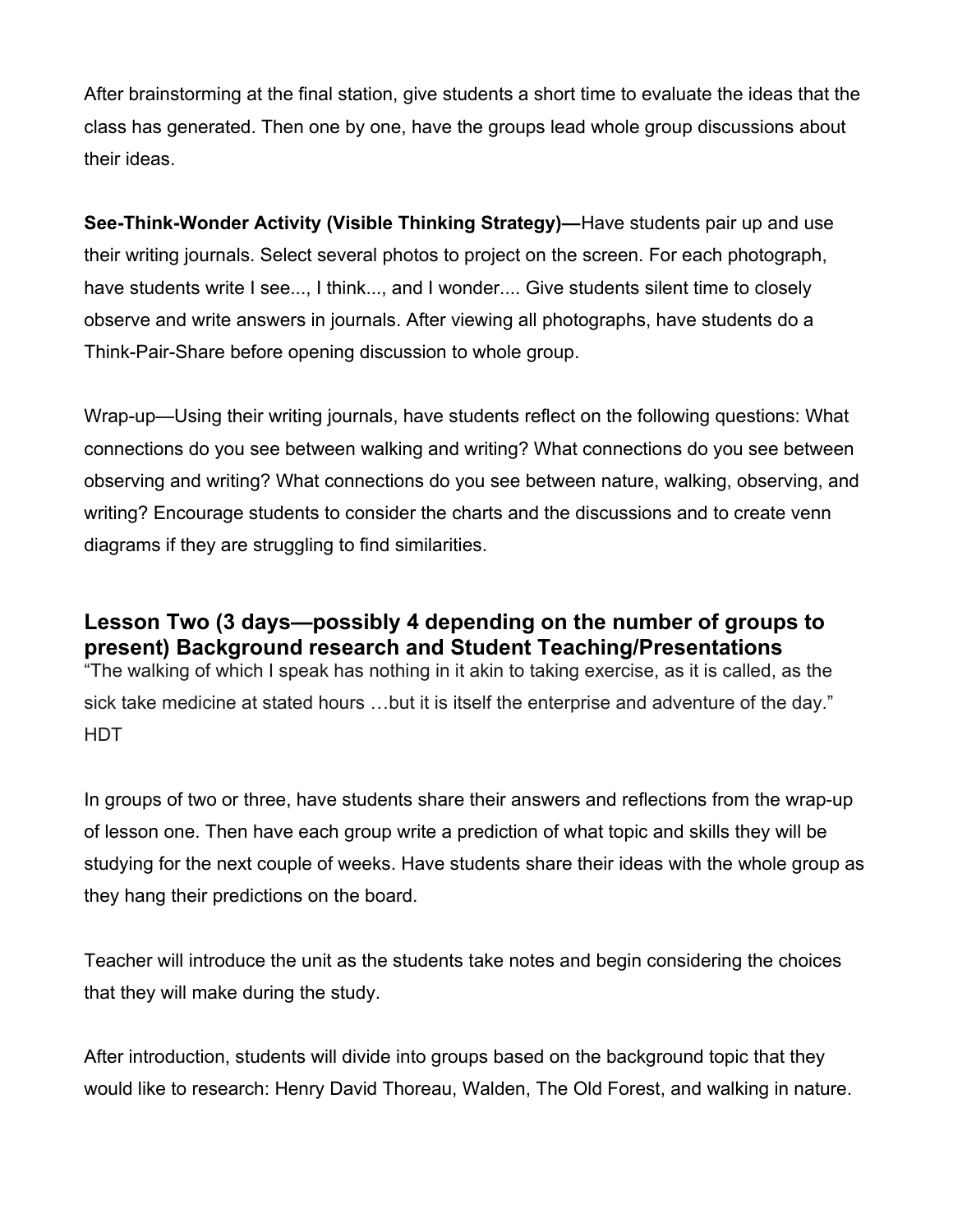**3-2-1 Bridge (Visible Thinking Strategy)** Before students begin their research, have each one create an initial response to their topic in their writing journals. Students should write 3 words that quickly come to mind when thinking about the topic. They should write 2 questions that they have about the topic. Finally, have them create a metaphor or simile about the topic. Groups will use web quests, other internet resources, and print resources in class and at home to gather notes and create a PowerPoint or Prezi to teach the class about their topic.

During the presentations, students will take notes about the four topics and use teacher-made rubrics to give peer feedback to each presentation group.

**3-2-1 Bridge** After the presentations, have the students create a second 3-2-1. Then write a **bridge**. This is a statement that allows students to show how their new ideas connect to or changed during the course of their research and presentation.

### **Lesson Three (1.5 day) Close read of "Walking"**

"Nature will bear the closest inspection. She invites us to lay our eye level with her smallest leaf, and take an insect view of its plain." HDT

Students will read annotated excerpts from "Walking." Then students will answer textdependent questions based on their first, second, and third readings of the excerpts.

**The 4 C's (Visible Thinking Strategy)** In small groups, students identify connections between the text and their own lives and/or learning, parts of the text that they want to challenge, key concepts or ideas, and changes in attitudes suggest by the writing.

Depending on the weather, take students outside to read and discuss.

**Lesson Four (1 day) Observing with a purpose and writing for an audience** "The questions is not what you look at, but what you see." HDT

Warm-up—During bellwork, have students look at three of the charts they created during the brainstorm circles on the first day: how you make strong observations, why people spend time outdoors, and different types of jobs in a wilderness setting that require observation skills.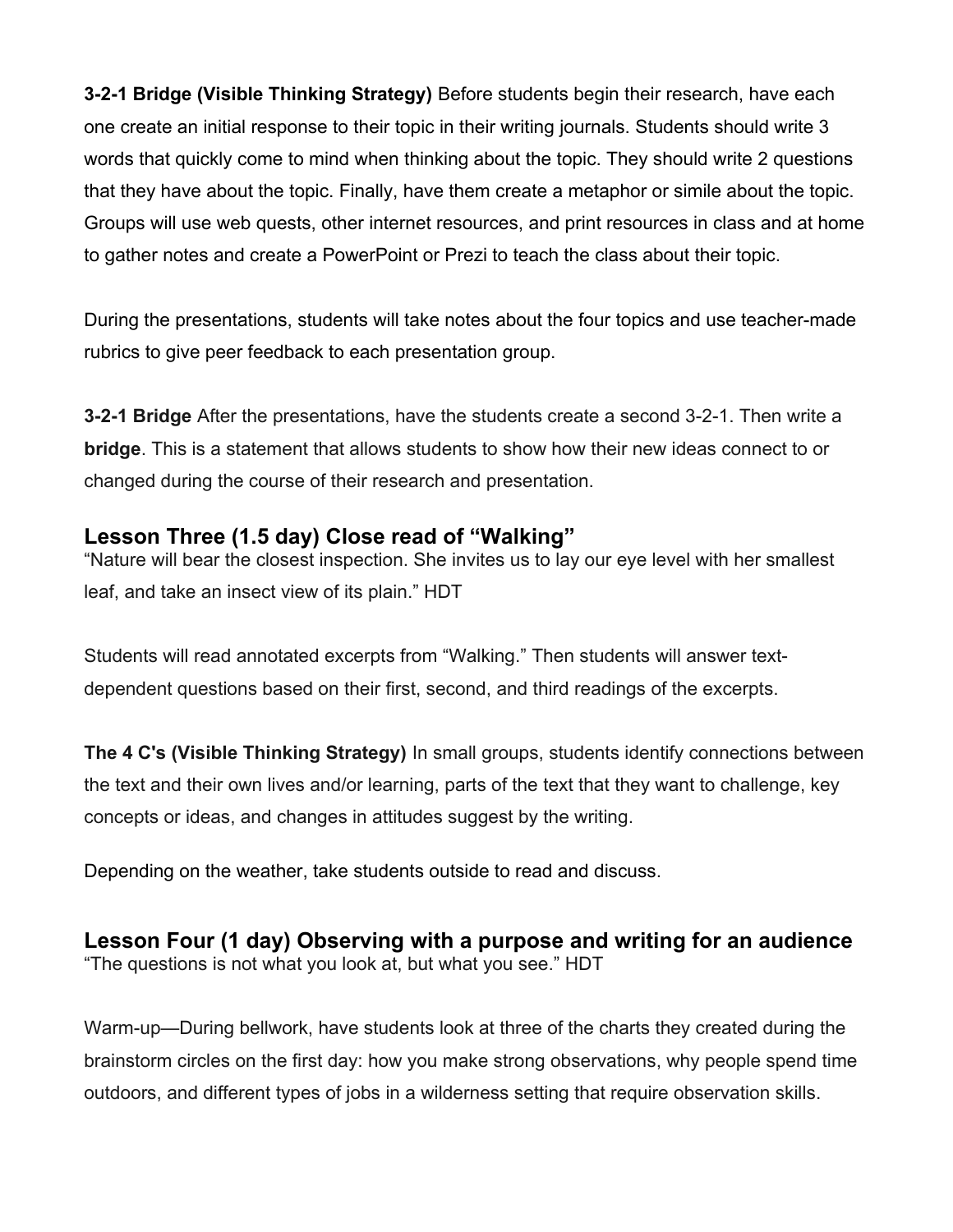Have students do a turn-and-talk review of note-taking (observing) with a purpose and writing with a specific audience in mind. Share whole group. Have students take out their 4 C's notes from "Walking." In the same small groups from that discussion, have students discuss Thoreau's observations and his intended audience.

Have resource centers set up with different types of field journals, notes, and data that people collect when walking in nature. In each of the centers, include models of the types of writing that writers would create from these observations. As students are rotating, be available to answer questions and offer guidance about the type of observations and writing that they will focus on while in The Old Forest.

In their writing journals, have students commit to the type of observations they will make in The Old Forest. Have them describe the type of writing they will create after the field trip. Have them reflect on why they are drawn to this type of observation and writing.

### **Lesson Five (1 day)**

"We should go forth on the shortest walk, perchance, in the spirit of undying adventure, never to return; prepared to send back our embalmed hearts only, as relics to our desolate kingdoms. If you are ready to leave father and mother, and brother and sister, and wife and child and friends, and never see them again; if you have paid your debts, and made your will, and settled all your affairs, and are a free man; then you are ready for a walk." HDT

#### **Observations in The Old Forest.**

Students will hike the Old Forest Loop with the a map and guides. They will search for locations that they learned about during their research. They will also look for spots that they might want to use for their observations.

After hiking the loop, students will break into groups based on the purpose of their observations. One adult leader will accompany each group. Using information collected during the hike, students will select the location(s) where they will be observing. Give the leader the models and examples of the type of observations that their students are doing. Also, create a list of questions and/or prompts that will help guide students if they are having trouble getting started. Allow groups to decide how to structure their observation locations and times.